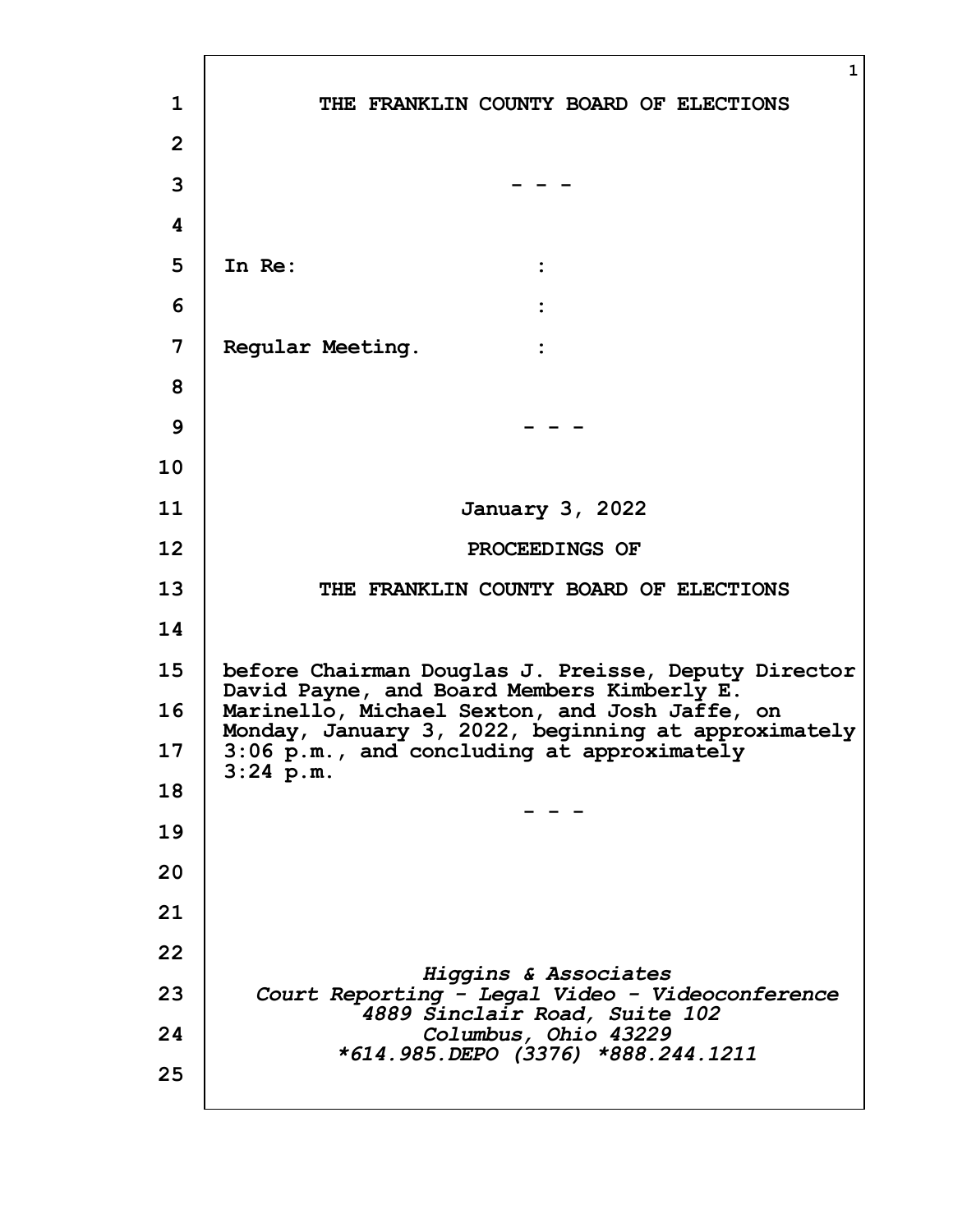|                         |                                                            | $\overline{2}$ |
|-------------------------|------------------------------------------------------------|----------------|
| $\mathbf{1}$            | <b>APPEARANCES:</b>                                        |                |
| $\overline{2}$          | FRANKLIN COUNTY PROSECUTOR'S OFFICE                        |                |
| 3                       | Jeanine Hummer, Esquire<br>Assistant Prosecuting Attorney  |                |
| $\overline{\mathbf{4}}$ | 373 South High Street, 13th Floor<br>Columbus, Ohio 43215, |                |
| 5                       | On behalf of the Board.                                    |                |
| 6                       |                                                            |                |
| 7                       |                                                            |                |
| 8                       | <b>ALSO PRESENT:</b>                                       |                |
| 9                       | Erin Gibbons                                               |                |
| 10                      | Matt Kelly                                                 |                |
| 11                      |                                                            |                |
| 12                      |                                                            |                |
| 13                      |                                                            |                |
| 14                      |                                                            |                |
| 15                      |                                                            |                |
| 16                      |                                                            |                |
| 17                      |                                                            |                |
| 18                      |                                                            |                |
| 19                      |                                                            |                |
| 20                      |                                                            |                |
| 21                      |                                                            |                |
| 22                      |                                                            |                |
| 23                      |                                                            |                |
| 24                      |                                                            |                |
| 25                      |                                                            |                |
|                         |                                                            |                |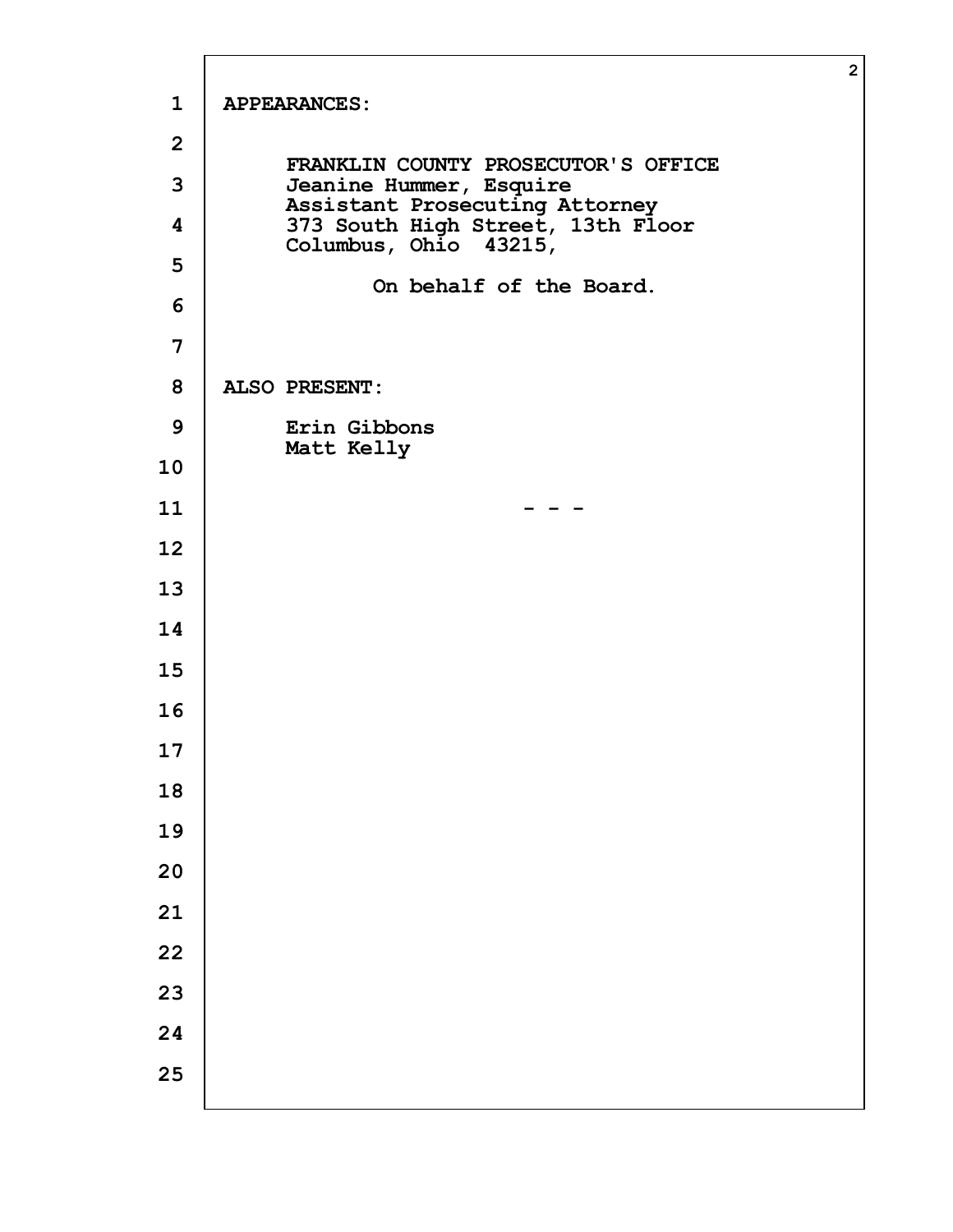|                                              |                                                                                                                      | 3           |
|----------------------------------------------|----------------------------------------------------------------------------------------------------------------------|-------------|
| $\mathbf{1}$                                 | $\underline{\textbf{I}} \underline{\textbf{N}} \underline{\textbf{D}} \underline{\textbf{E}} \underline{\textbf{X}}$ |             |
| $\overline{2}$                               |                                                                                                                      |             |
| 3                                            | <b>AGENDA ITEMS</b>                                                                                                  | <b>PAGE</b> |
| $\overline{\mathbf{4}}$<br>5<br>6            | Approval of minutes<br>Audit Amendment of 11-2-21 General Election<br>Results                                        | 4<br>5      |
| 7                                            | E.E. Ward Contract Extension                                                                                         | 9           |
| 8                                            | Securitas Contract Extension                                                                                         | 11          |
| 9                                            | 2.75% Raise                                                                                                          | 14          |
| 10                                           | Adjourn                                                                                                              | 16          |
| 11                                           |                                                                                                                      |             |
| 12<br>13<br>14<br>15<br>16<br>17<br>18<br>19 | <b>BOARD EXHIBITS:</b><br>Exhibit A -<br>List of full-time BOE employees                                             | 15          |
| 20<br>21<br>22<br>23<br>24<br>25             |                                                                                                                      |             |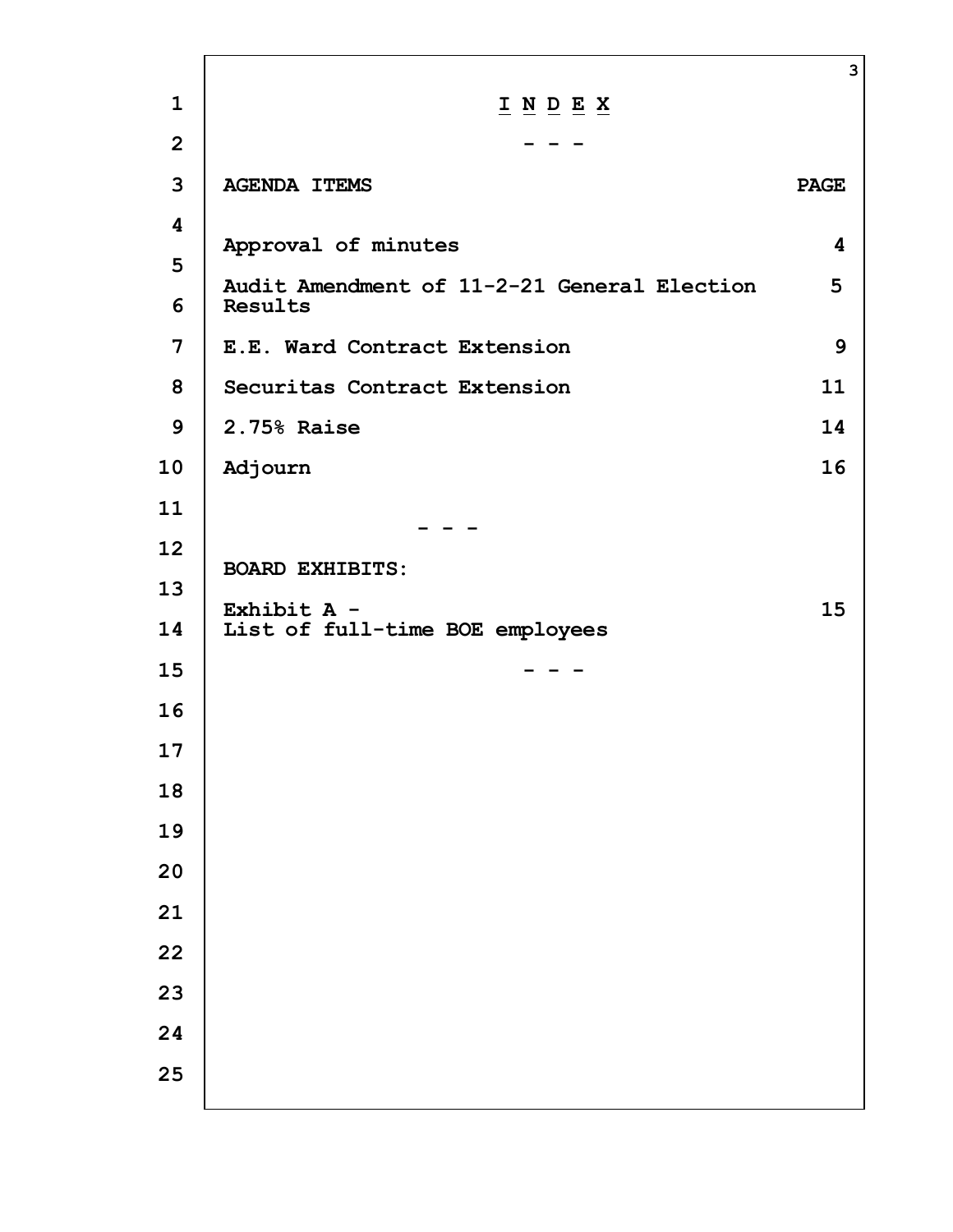|                | 4                                                  |
|----------------|----------------------------------------------------|
| $\mathbf{1}$   | Monday Afternoon Session<br><b>January 3, 2022</b> |
| $\overline{2}$ | $3:06$ p.m.                                        |
| 3              |                                                    |
| 4              | DEPUTY DIRECTOR PAYNE: I will go                   |
| 5              | ahead an take roll.                                |
| 6              | Kim Marinello.                                     |
| 7              | MEMBER MARINELLO: Here.                            |
| 8              | DEPUTY DIRECTOR PAYNE: Mike Sexton.                |
| 9              | MEMBER SEXTON: Here.                               |
| 10             | DEPUTY DIRECTOR PAYNE: Doug                        |
| 11             | Preisse.                                           |
| 12             | CHAIRMAN PREISSE: Here.                            |
| 13             | DEPUTY DIRECTOR PAYNE: And Josh                    |
| 14             | Jaffe.                                             |
| 15             | MEMBER JAFFE: Yes.                                 |
| 16             | DEPUTY DIRECTOR PAYNE: We have a                   |
| 17             | quorum.                                            |
| 18             |                                                    |
| 19             | The first item on the agenda is the                |
| 20             | approval of the minutes from the November 1st and  |
| 21             | November 19th meeting of the Franklin County Board |
| 22             | of Elections. I believe those were sent to you. I  |
| 23             | don't know if anybody has any additions or         |
| 24             | deletions or corrections.                          |
| 25             | MEMBER MARINELLO: I move that the                  |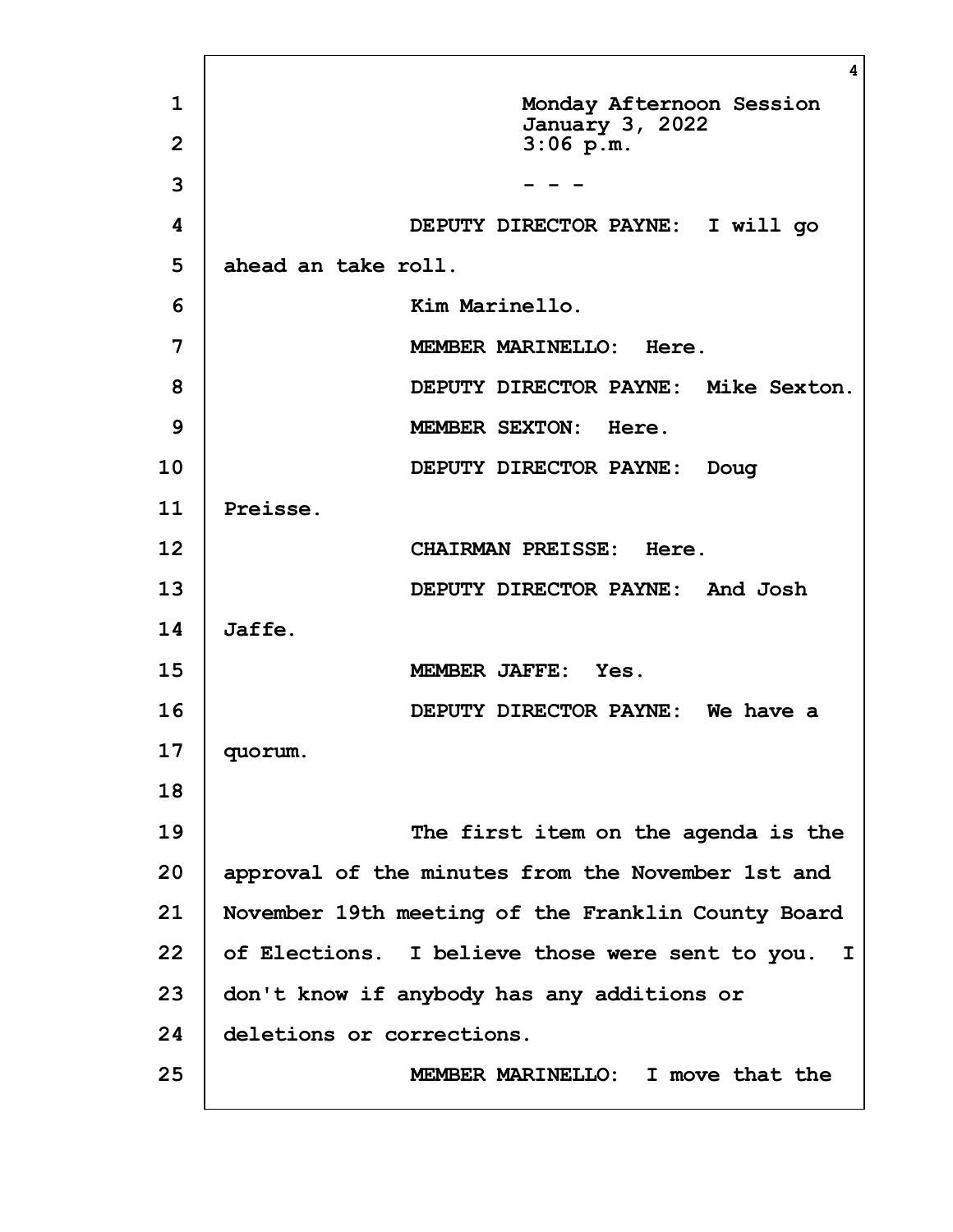|                | 5                                                  |
|----------------|----------------------------------------------------|
| $\mathbf{1}$   | Board approve the minutes of the November 1, 2021  |
| $\overline{2}$ | meeting and the November 19, 2021 meeting of the   |
| 3              | Franklin County Board of Elections.                |
| 4              | This is Kim Marinello.                             |
| 5              | CHAIRMAN PREISSE: And I second it.                 |
| 6              | Doug Preisse.                                      |
| 7              | DEPUTY DIRECTOR PAYNE: It's been                   |
| 8              | properly moved and seconded.                       |
| 9              | All those in favor of the motion                   |
| 10             | signify by saying aye.                             |
| 11             | (Vote taken.)                                      |
| 12             | DEPUTY DIRECTOR PAYNE: All opposed,                |
| 13             | same sign.                                         |
| 14             | (No response.)                                     |
| 15             | DEPUTY DIRECTOR PAYNE: Motion                      |
| 16             | carries.                                           |
| 17             | The next item on the agenda is the                 |
| 18             | audit we performed for the November 2nd General    |
| 19             | Election. And I'll turn that over to Matt Kelly to |
| 20             | do a report.                                       |
| 21             | MR. KELLY: Good afternoon. This is                 |
| 22             | Matt Kelly.                                        |
| 23             | On December 7th the Franklin County                |
| 24             | Board of Elections conducted audits of the 2021    |
| 25             | General Election as instructed by the Ohio         |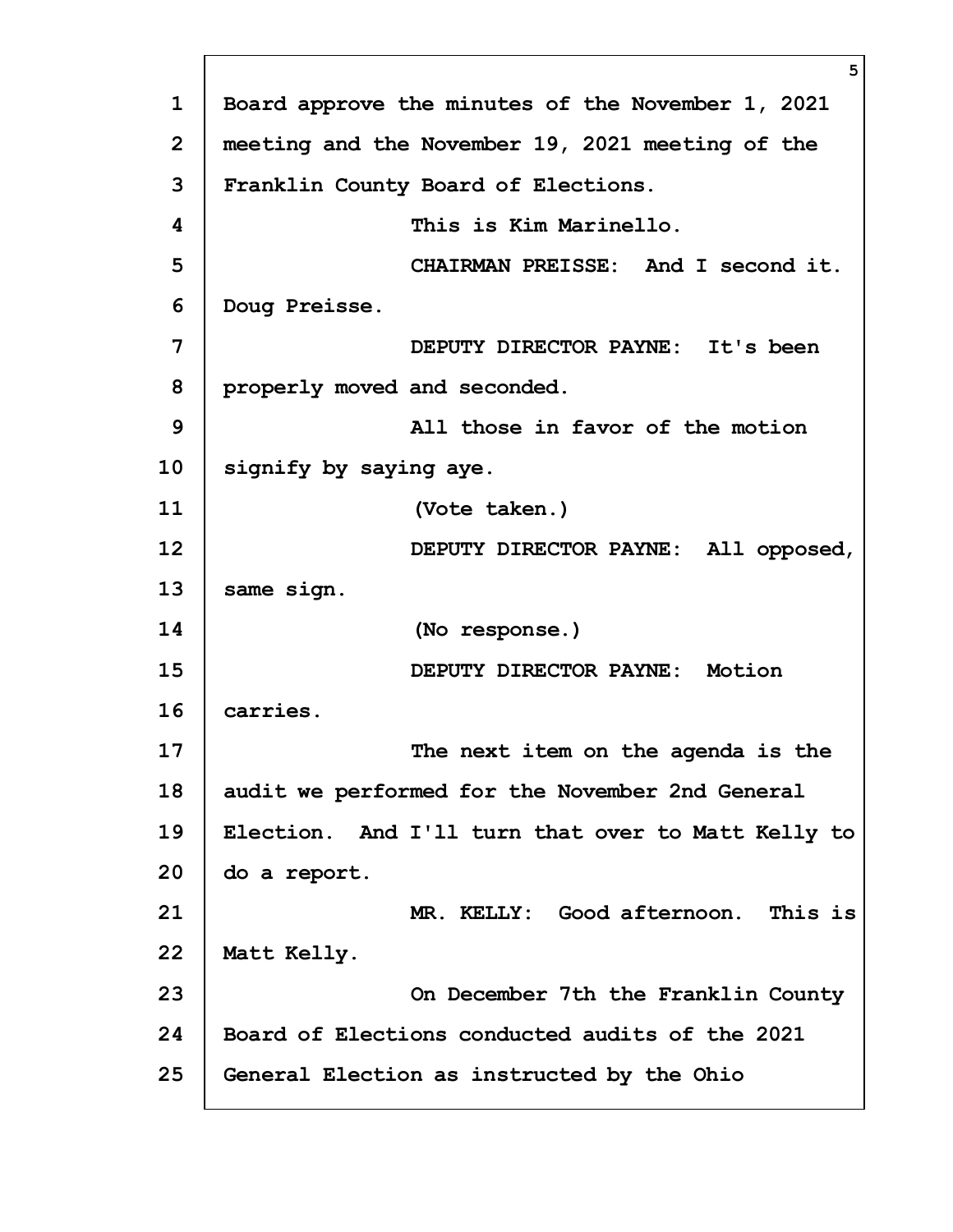| $\mathbf{1}$   | Secretary of State's office to all 88 county        |
|----------------|-----------------------------------------------------|
| $\overline{2}$ | boards. The audits conducted by Franklin County     |
| 3              | were simple percentage-based audits done by         |
| 4              | selecting just over five percent of total ballots   |
| 5              | cast in the 2021 General Election from              |
| 6              | randomly-selected voting locations or LIDs and the  |
| 7              | precincts contained within those LIDs. The LIDs     |
| 8              | chosen for these audits were randomly selected at   |
| 9              | the November 19th Board meeting, as you remember.   |
| 10             | The first portion of the audit                      |
| 11             | consisted of two countywide judicial races and the  |
| 12             | second portion of the audit consisted of ballots    |
| 13             | exclusively from the special 15th Congressional     |
| 14             | District contest. All ballots in the audits were    |
| 15             | reviewed by teams of sworn Board of Elections       |
| 16             | employees paired up in bipartisan groups of four,   |
| 17             | with each consisting of two Republicans and two     |
| 18             | Democrats.                                          |
| 19             | In the two countywide judicial races                |
| 20             | a total of 10,285 ballots were audited representing |
| 21             | 5.05 percent of all ballots cast in those races.    |
| 22             | All 10,285 ballots selected for this audit were     |
| 23             | reviewed and tallied by hand and then compared to   |
| 24             | the official canvass results broken down by each    |
| 25             | precinct. The audit in both judicial races          |

**6**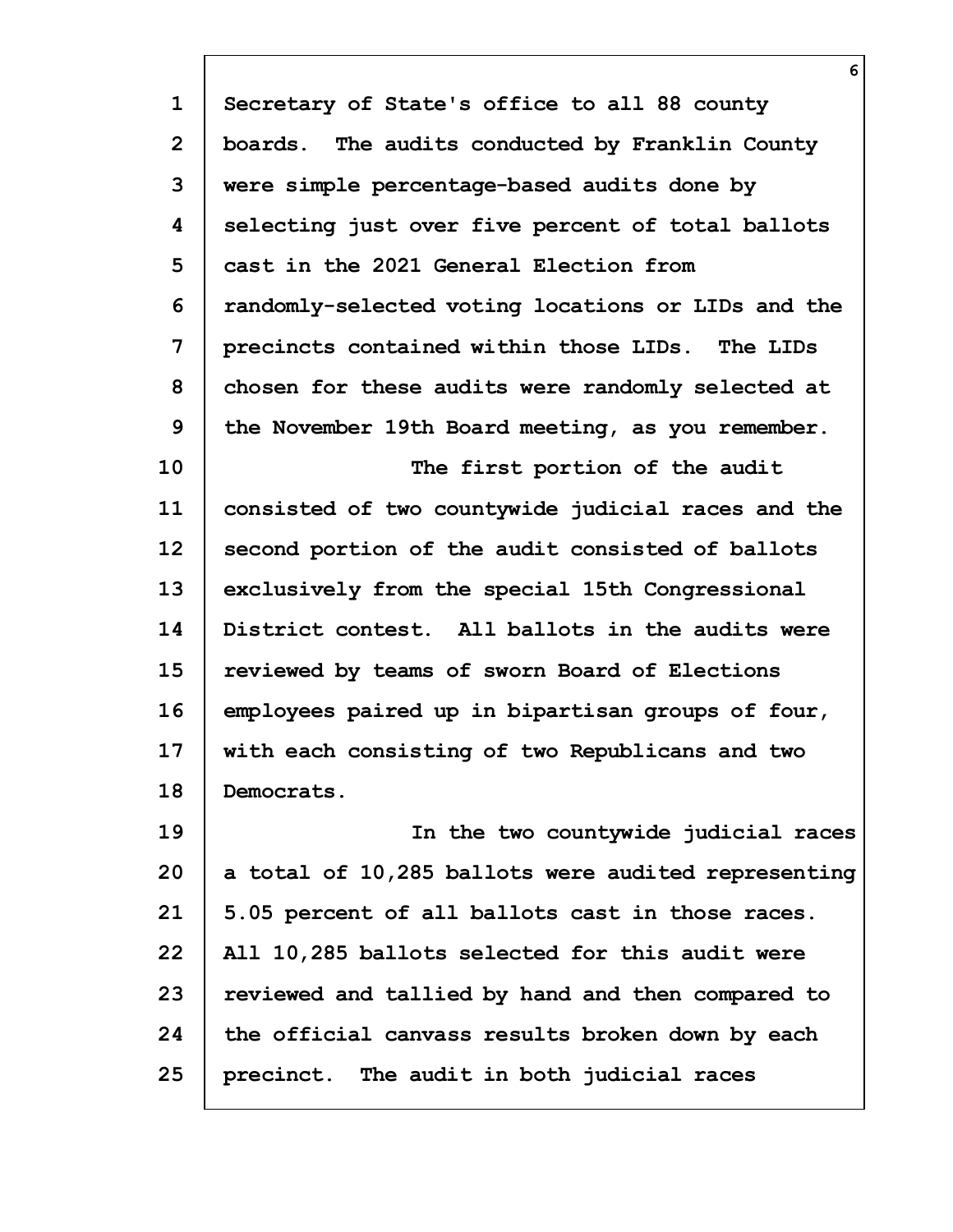**1 2 3 produced no ballot difference with no changes and resulted in an overall accuracy rate of 100 percent in both of those races.**

**4 5 6 7 8 9 10 11 12 13 14 15 16 17 18 19 20 21 In the 15th Congressional District audit there were 4,885 ballots that were randomly selected by the LIDs representing 5.74 percent of all ballots cast in that race. All 4,885 ballots were reviewed and tallied by hand and then also compared to the official canvass results broken down by precinct. This audit produced one ballot difference where an absentee paper ballot was marked in pencil, not pen as instructed, and the lightly marked pencil image was captured by the voting scanner machine as an undervote rather than a vote for Candidate Mike Carey. This one vote difference resulted in an overall accuracy rate of 99.98 percent. And the one vote difference and the explanation was included in the audit report submitted to the Ohio Secretary of State's office at the conclusion of the audits. Comprehensively between all results**

**22 23 24 25 of all three races in the audit, a total of 15,170 of those ballots that were reviewed, the overall accuracy rate for Franklin County's post-election audit was 99.997 percent, which is well above the**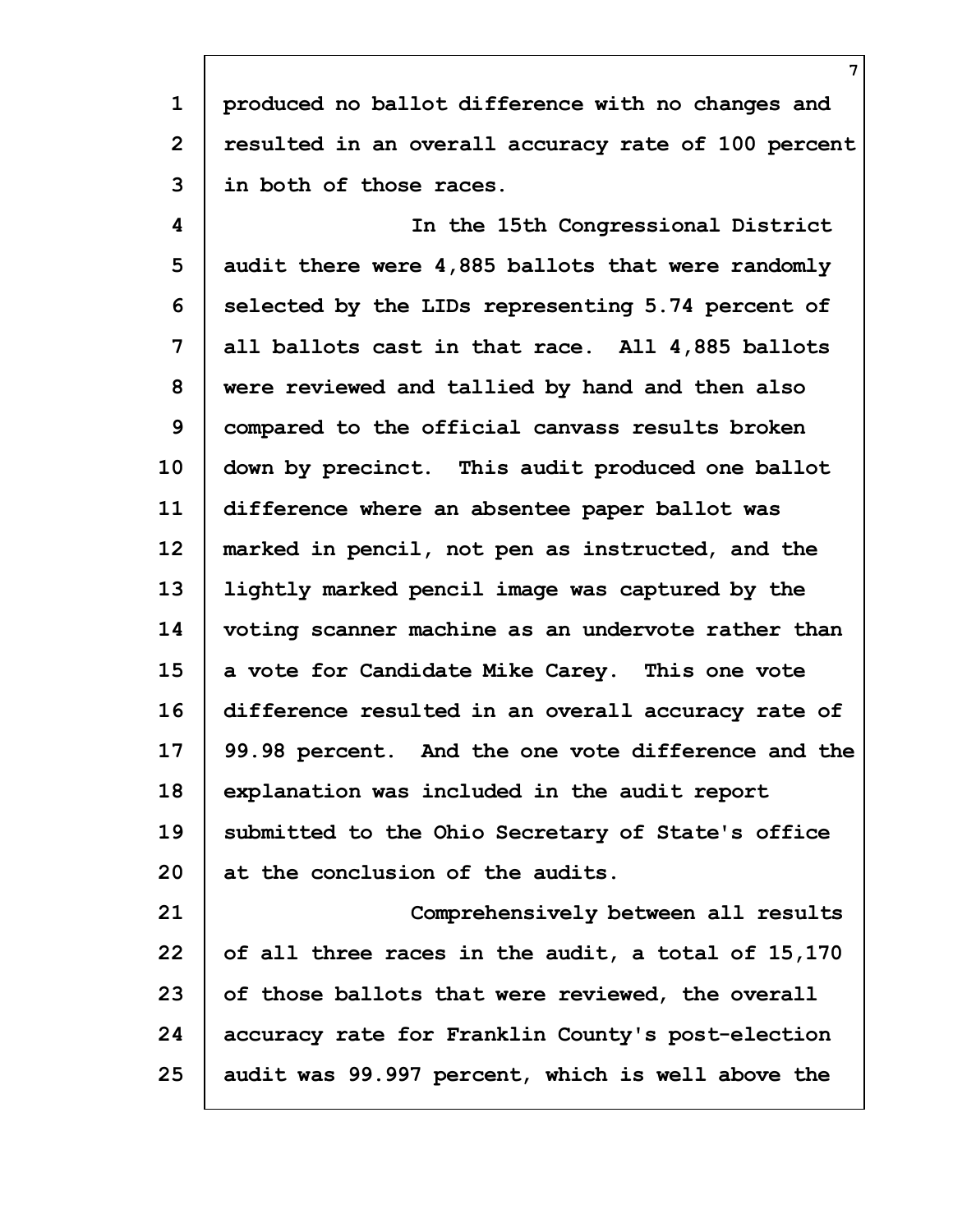|                | 8                                                  |
|----------------|----------------------------------------------------|
| $\mathbf{1}$   | 99.5 percent standard accuracy rate set forth by   |
| $\overline{2}$ | the Ohio Secretary of State.                       |
| 3              | At this time the only action                       |
| 4              | required by the Board is to accept the contents    |
| 5              | included in this report and the provided exhibits  |
| 6              | reflecting the change of the one undervote to an   |
| 7              | additional vote for Candidate Carey in the 15th    |
| 8              | Congressional District election. And I ask for     |
| 9              | your approval of this audit.                       |
| 10             | DEPUTY DIRECTOR PAYNE:<br>Any                      |
| 11             | questions?                                         |
| 12             | MEMBER SEXTON: So we looked at                     |
| 13             | three races. I mean, that's one of them?           |
| 14             | MR. KELLY: Right. We were required                 |
| 15             | to look at countywide races. So these are like the |
| 16             | two judicial countywide races because they were in |
| 17             | every precinct. There were no changes. That audit  |
| 18             | was a hundred percent. In the 15th Congressional   |
| 19             | District between Republican Carey and Democrat     |
| 20             | Russo there was an undervote reported that should  |
| 21             | have been a vote for Carey. That was because there |
| 22             | was an absentee mail-in ballot that had a pencil   |
| 23             | bubbled in rather than an ink pen. So that         |
| 24             | resulted in the machine viewing that vote as a     |
| 25             | undervote. So that vote should have been assigned  |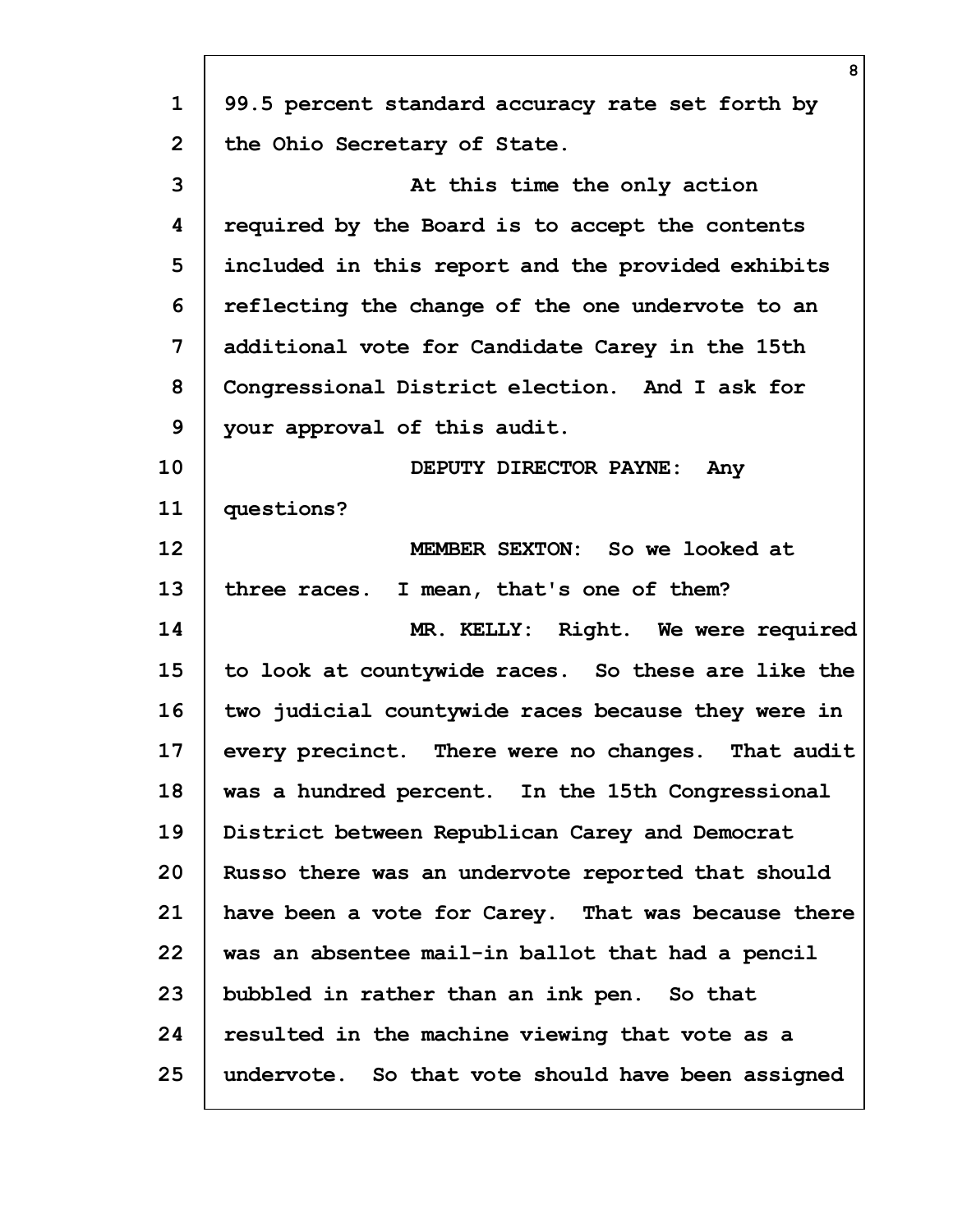**1 2 3 4 5 6 7 8 9 10 11 12 13 14 15 16 17 18 19 20 21 22 23 24 25 9 to Republican Candidate Carey. MEMBER SEXTON: So three races were drawn and there was only a one vote change? MR. KELLY: Correct. So the overall rate is at 99.97 percent accuracy. Other questions? MEMBER SEXTON: Michael Sexton. I move the Board amend and declare as final the official canvass of the votes cast at the November 2nd, 2021 General Election for the 15th Congressional District. CHAIRMAN PREISSE: Doug Preisse with a second. DEPUTY DIRECTOR PAYNE: All those in favor of the motion signify by saying aye. (Vote taken.) DEPUTY DIRECTOR PAYNE: All opposed, same sign. (No response.) DEPUTY DIRECTOR PAYNE: Motion carries. The next item on the agenda is the extension of the E.E. Ward contract. E.E. Ward is the largest minority-owned company in the country -- or the oldest, -- I'm sorry -- the**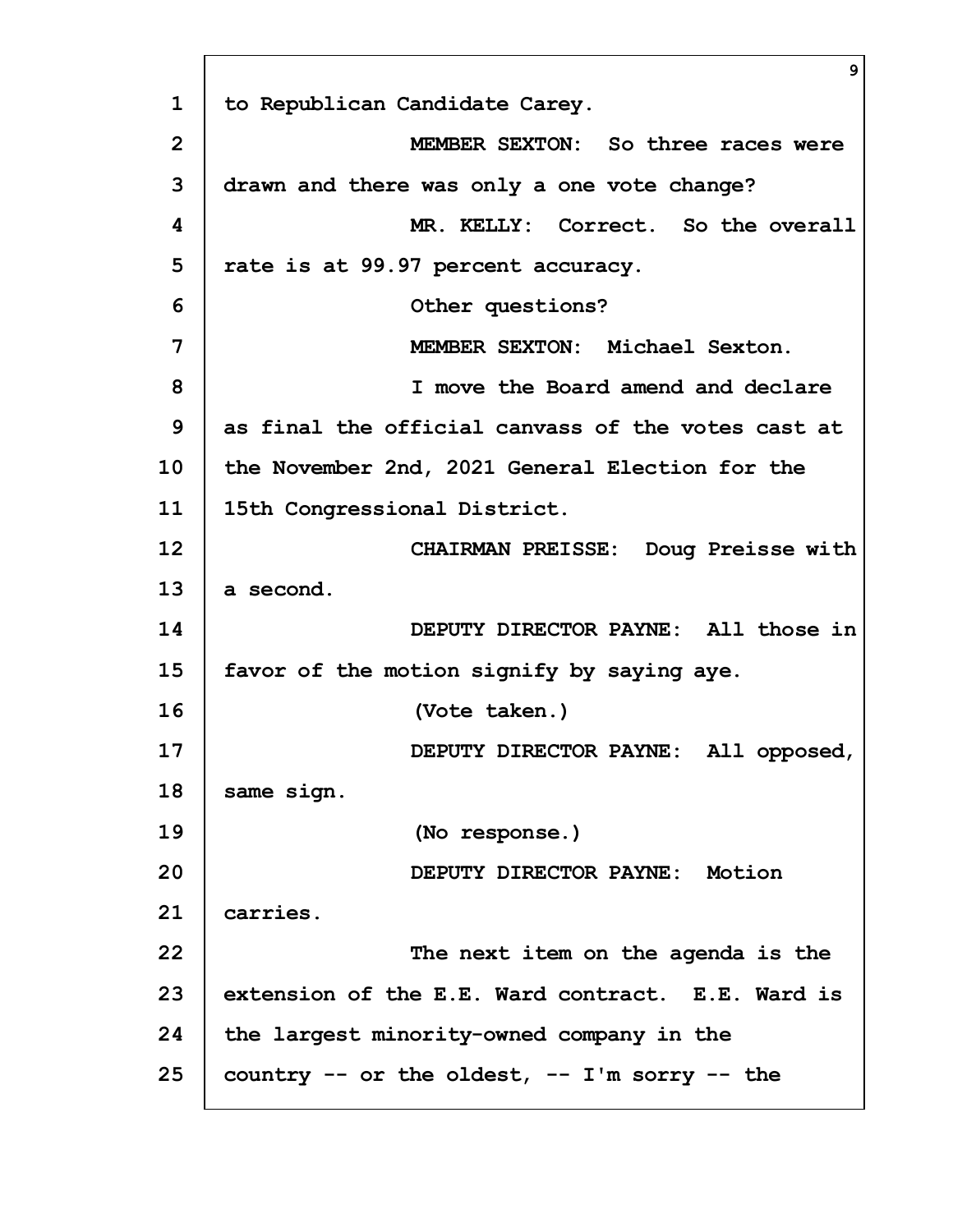| $\mathbf 1$    | oldest minority-owned company in the country. And   |
|----------------|-----------------------------------------------------|
| $\overline{2}$ | we have used them for at least as long as I've been |
| 3              | here at the Board of Elections to move our voting   |
| 4              | equipment to the 300-plus polling locations and     |
| 5              | then retrieve those same voting machines and bring  |
| 6              | them back to the Board of Elections. There is a     |
| 7              | renewal up for this contract for the year 2022, and |
| 8              | the price would be the same. There would be no      |
| 9              | change in anything with the contract. The amount    |
| 10             | is not to exceed \$200,000 for delivery and pickup  |
| 11             | of the voting machines to the polling locations and |
| 12             | then back to the Board of Elections.                |
| 13             | Any questions regarding the E.E.                    |
| 14             | Ward contract or --                                 |
| 15             | MEMBER SEXTON: We've used them for                  |
| 16             | years and years?                                    |
| 17             | DEPUTY DIRECTOR PAYNE: We've used                   |
| 18             | them for years and years with much success. It's    |
| 19             | been a good partnership.                            |
| 20             | MEMBER JAFFE: This is for both the                  |
| 21             | primary and the general?                            |
| 22             | DEPUTY DIRECTOR PAYNE: That is                      |
| 23             | correct, yes.                                       |
| 24             | MEMBER JAFFE: Josh Jaffe. I move                    |
| 25             | the Board authorize the Director and Deputy         |
|                |                                                     |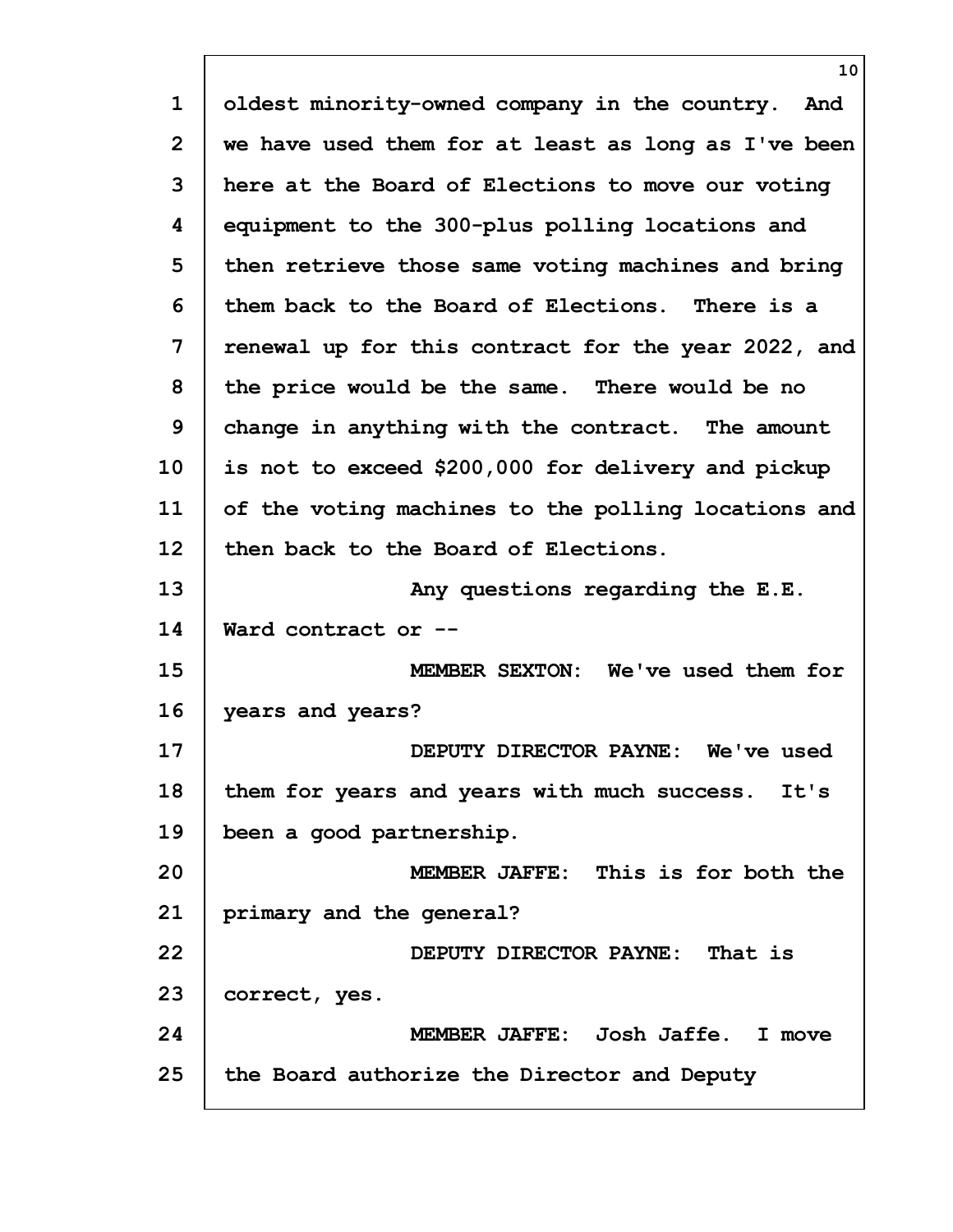|    | 11                                                  |
|----|-----------------------------------------------------|
| 1  | Director to enter into an annual trucking contract  |
| 2  | extension with E.E. Ward in an amount not to exceed |
| 3  | \$200,000 for delivery and pickup of our voting     |
| 4  | equipment in calendar years 2022.                   |
| 5  | MEMBER SEXTON: Michael Sexton.                      |
| 6  | Second.                                             |
| 7  | DEPUTY DIRECTOR PAYNE: David Payne.                 |
| 8  | It's been properly moved and seconded.              |
| 9  | All those in favor of the motion                    |
| 10 | signify by saying aye.                              |
| 11 | (Vote taken.)                                       |
| 12 | DEPUTY DIRECTOR PAYNE: All opposed,                 |
| 13 | same sign.                                          |
| 14 | (No response.)                                      |
| 15 | DEPUTY DIRECTOR PAYNE: Motion                       |
| 16 | carries.                                            |
| 17 | The next item on the agenda is the                  |
| 18 | Securitas contract extension. As you probably       |
| 19 | noticed, Securitas is our security firm that's in   |
| 20 | the lobby. They secure not only the employees here  |
| 21 | at the Franklin County Board of Elections, but as   |
| 22 | well the voters that come to the Franklin County    |
| 23 | Board of Elections and in addition they monitor and |
| 24 | control the building access in and out and have     |
| 25 | done a great job for a number of years. There is    |

Г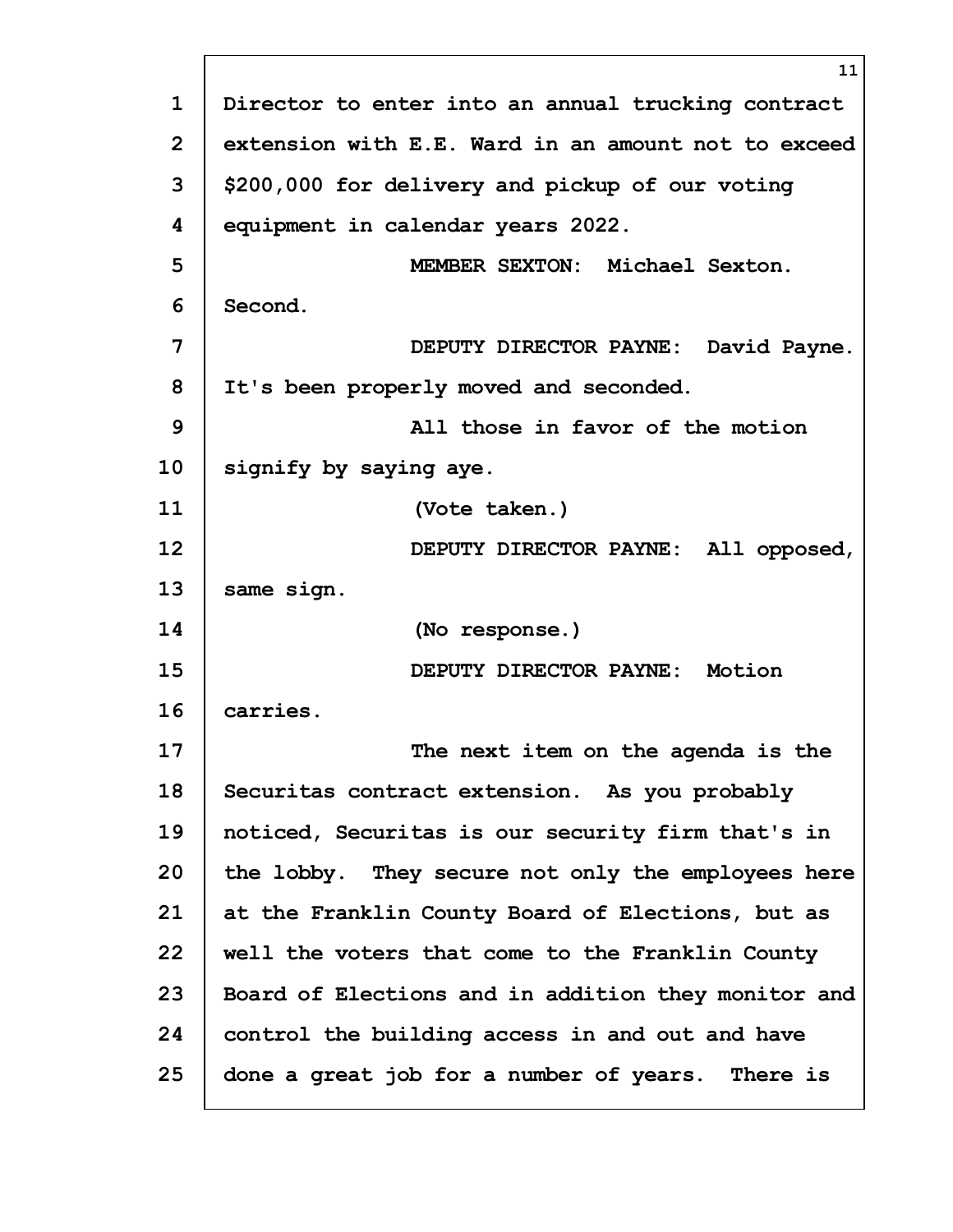| $\mathbf 1$  | on this contract they -- Securitas is -- their       |
|--------------|------------------------------------------------------|
| $\mathbf{2}$ | contract is collectively bargained. Last year the    |
| 3            | security officers were making -- we were paying      |
| 4            | \$20.76 an hour, and that would go up to \$25.31.    |
| 5            | The site supervisor was making \$21.44 and that will |
| 6            | go up to \$29.33. I will say that the site           |
| 7            | supervisor's contract is not collectively            |
| 8            | bargained, but if we don't raise that rate the site  |
| 9            | supervisor would be making less than the people he   |
| 10           | supervises. So we would like to raise his as well.   |
| 11           | I think the company, Securitas, would like us to     |
| 12           | raise that as well. So it is an increase but they    |
| 13           | have done a nice job for us and I think it's         |
| 14           | warranted.                                           |
| 15           | CHAIRMAN PREISSE: No questions                       |
| 16           | here.                                                |
| 17           | MEMBER SEXTON: I just have a                         |
| 18           | question. Michael Sexton.                            |
| 19           | I'm just wondering if the other two                  |
| 20           | employees are receiving any kind of compensation     |
| 21           | increase.                                            |
| 22           | DEPUTY DIRECTOR PAYNE: They are.                     |
| 23           | They would be considered the security officers who   |
| 24           | would be going from \$20.76 an hour to \$25.31.      |
| 25           | MEMBER SEXTON: Thank you.                            |
|              |                                                      |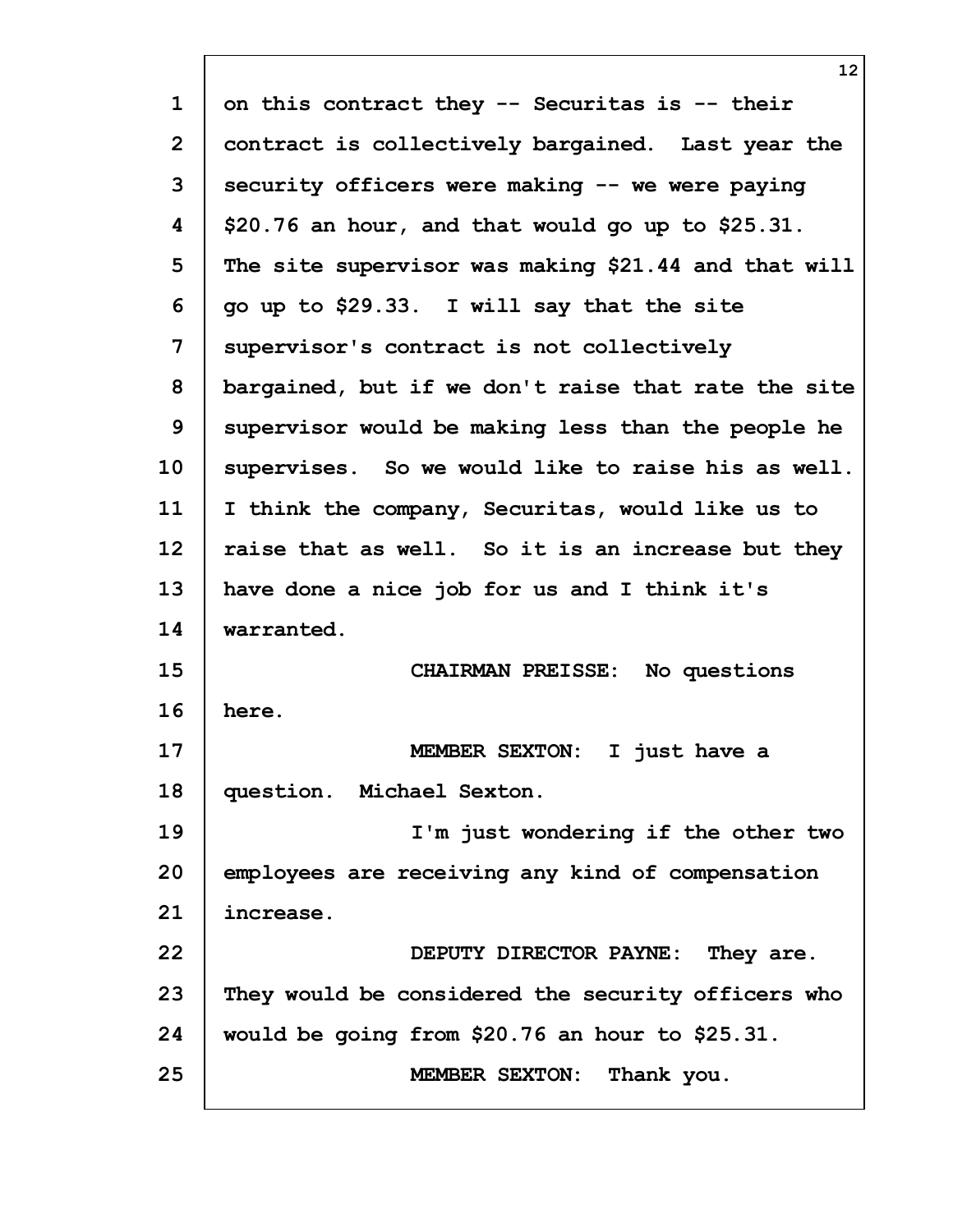|                | 13                                                  |
|----------------|-----------------------------------------------------|
| $\mathbf 1$    | MR. JAFFE: Josh Jaffe.                              |
| $\overline{2}$ | Do we know when the last time these                 |
| 3              | rates were changed?                                 |
| 4              | DEPUTY DIRECTOR PAYNE: I think each                 |
| 5              | year they change, but not this significantly, to be |
| 6              | honest with you. So yeah. I think each year we      |
| 7              | raise the rates.                                    |
| 8              | (Discussion off the record.)                        |
| 9              | DEPUTY DIRECTOR PAYNE: This is                      |
| 10             | David Payne.                                        |
| 11             | And just to give a encapsulation of                 |
| 12             | what Josh Jaffe was saying earlier, he was          |
| 13             | indicating that this appeared to be a larger        |
| 14             | increase than we normally have each year for the    |
| 15             | Securitas contract. That is the case. We do         |
| 16             | give -- we have been giving raises each year, but   |
| 17             | this is significantly more. But it was              |
| 18             | collectively bargained and that's the rate which we |
| 19             | were given. I think that basically summarizes what  |
| 20             | Board Member Jaffe was saying.                      |
| 21             | MEMBER SEXTON: Michael Sexton.                      |
| 22             | I move that the Board authorize the                 |
| 23             | Director and Deputy Director to enter into an       |
| 24             | annual security contract extension with Securitas,  |
| 25             | as described, for security of the building and      |
|                |                                                     |

 $\overline{\phantom{0}}$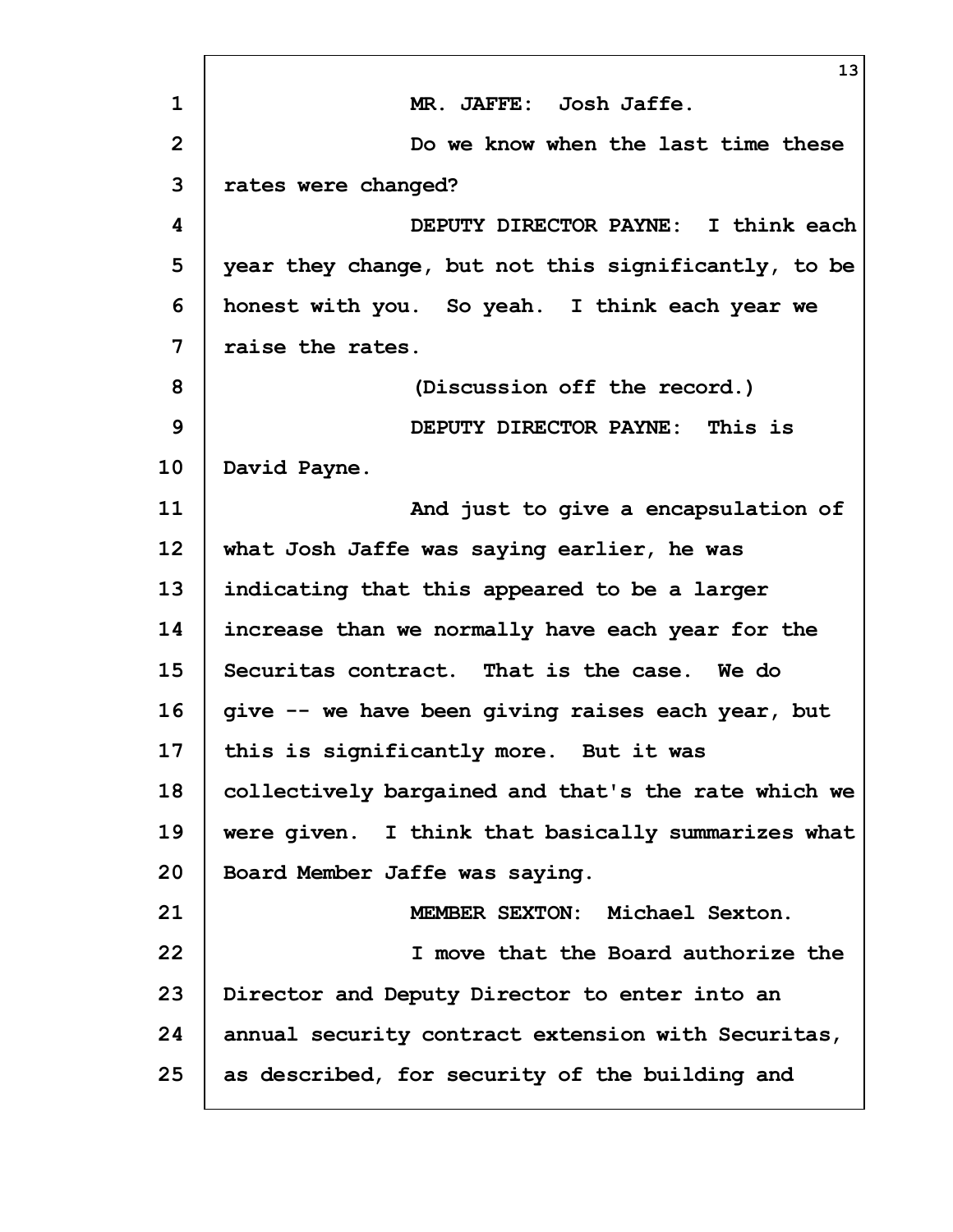|                | 14                                                 |
|----------------|----------------------------------------------------|
| $\mathbf 1$    | employees at 1700 Morse Road, Columbus, Ohio, in   |
| $\overline{2}$ | calendar year 2022.                                |
| 3              | CHAIRMAN PREISSE: This is Doug                     |
| 4              | Preisse with a second.                             |
| 5              | DEPUTY DIRECTOR PAYNE: It's been                   |
| 6              | properly moved and seconded.                       |
| 7              | All those in favor of the motion                   |
| 8              | signify by saying aye.                             |
| 9              | (Vote taken.)                                      |
| 10             | DEPUTY DIRECTOR PAYNE: All opposed,                |
| 11             | same sign.                                         |
| 12             | (No response.)                                     |
| 13             | DEPUTY DIRECTOR PAYNE: Motion                      |
| 14             | carries.                                           |
| 15             | The final item on the agenda is a                  |
| 16             | 2.75 percent raise for employees, full-time        |
| 17             | employees of the Franklin County Board of          |
| 18             | Elections. This is something that typically is     |
| 19             | given or authorized by the Franklin County         |
| 20             | Commissioners each year. They had it come up as    |
| 21             | well this year and authorized a 2.75 percent pay   |
| 22             | increase for each the full-time employees at the   |
| 23             | Board of Elections. What it would require, though, |
| 24             | is authorization by this Board in order to approve |
| 25             | that pay raise.                                    |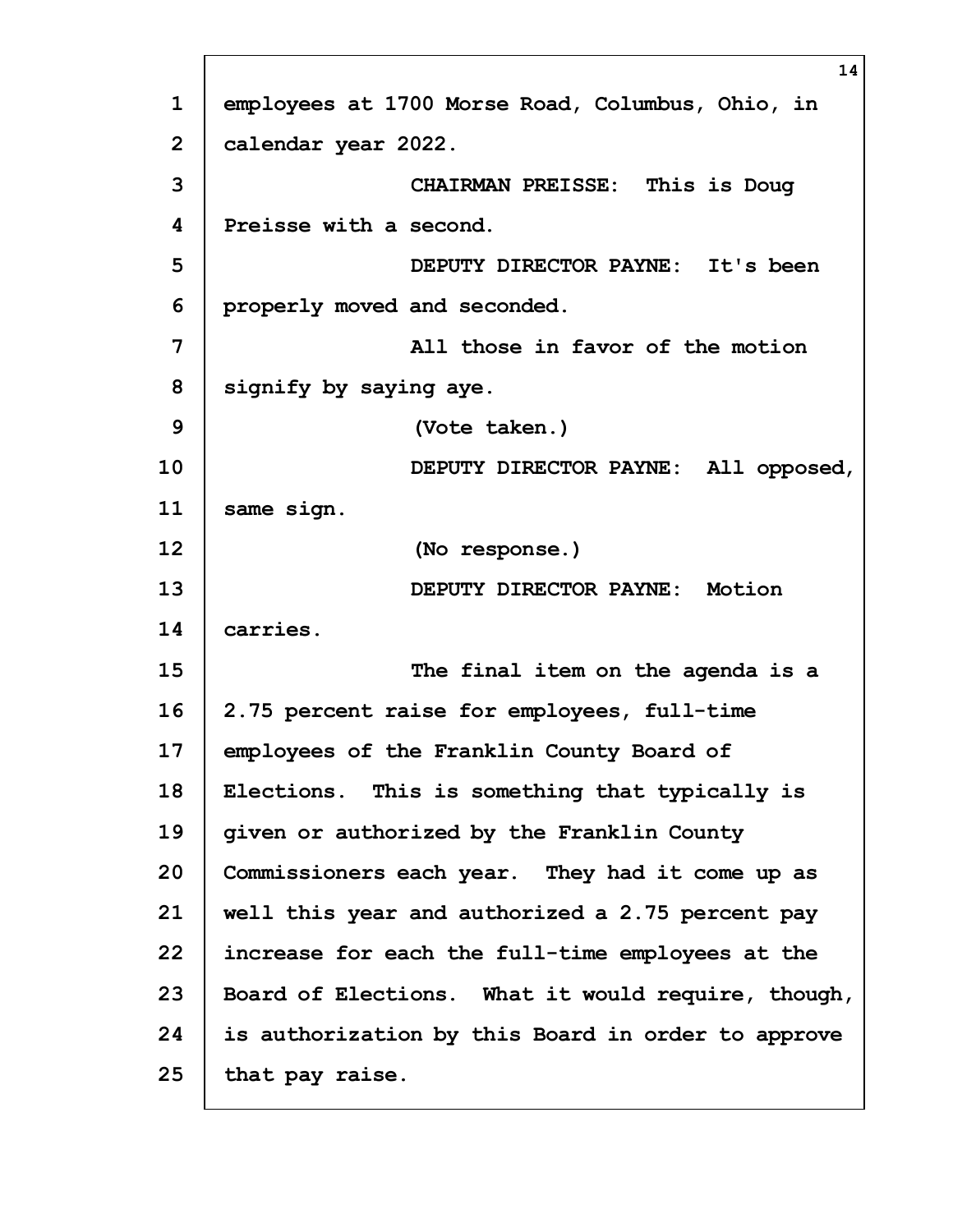|                 | 15                                                  |
|-----------------|-----------------------------------------------------|
| $\mathbf{1}$    | MR. JAFFE: This is Josh Jaffe.                      |
| $\overline{2}$  | Just to be clear, this is an                        |
| 3               | across-the-board cost of living pay increase to     |
| 4               | every county full-time employee?                    |
| 5               | DEPUTY DIRECTOR PAYNE: That is                      |
| 6               | correct.                                            |
| $\overline{7}$  | MR. JAFFE: Okay.                                    |
| 8               | (Discussion off the record.)                        |
| $\mathbf{9}$    | MR. JAFFE: This is Josh Jaffe.                      |
| 10              | I move that the Board approve a 2.75                |
| 11              | percent pay increase to all full-time BOE staff for |
| 12 <sub>2</sub> | calendar year 2022, as shown in Exhibit A.          |
| 13              | MEMBER MARINELLO: Second. Kim                       |
| 14              | Marinello.                                          |
| 15              | DEPUTY DIRECTOR PAYNE: It's been                    |
| 16              | properly moved and seconded.                        |
| 17              | All those in favor of the motion                    |
| 18              | signify by saying aye.                              |
| 19              | (Vote taken.)                                       |
| 20              | DEPUTY DIRECTOR PAYNE: All opposed,                 |
| 21              | same sign.                                          |
| 22              | (No response.)                                      |
| 23              | DEPUTY DIRECTOR PAYNE: Motion                       |
| 24              | carries.                                            |
| 25              | CHAIRMAN PREISSE: Are we doing                      |
|                 |                                                     |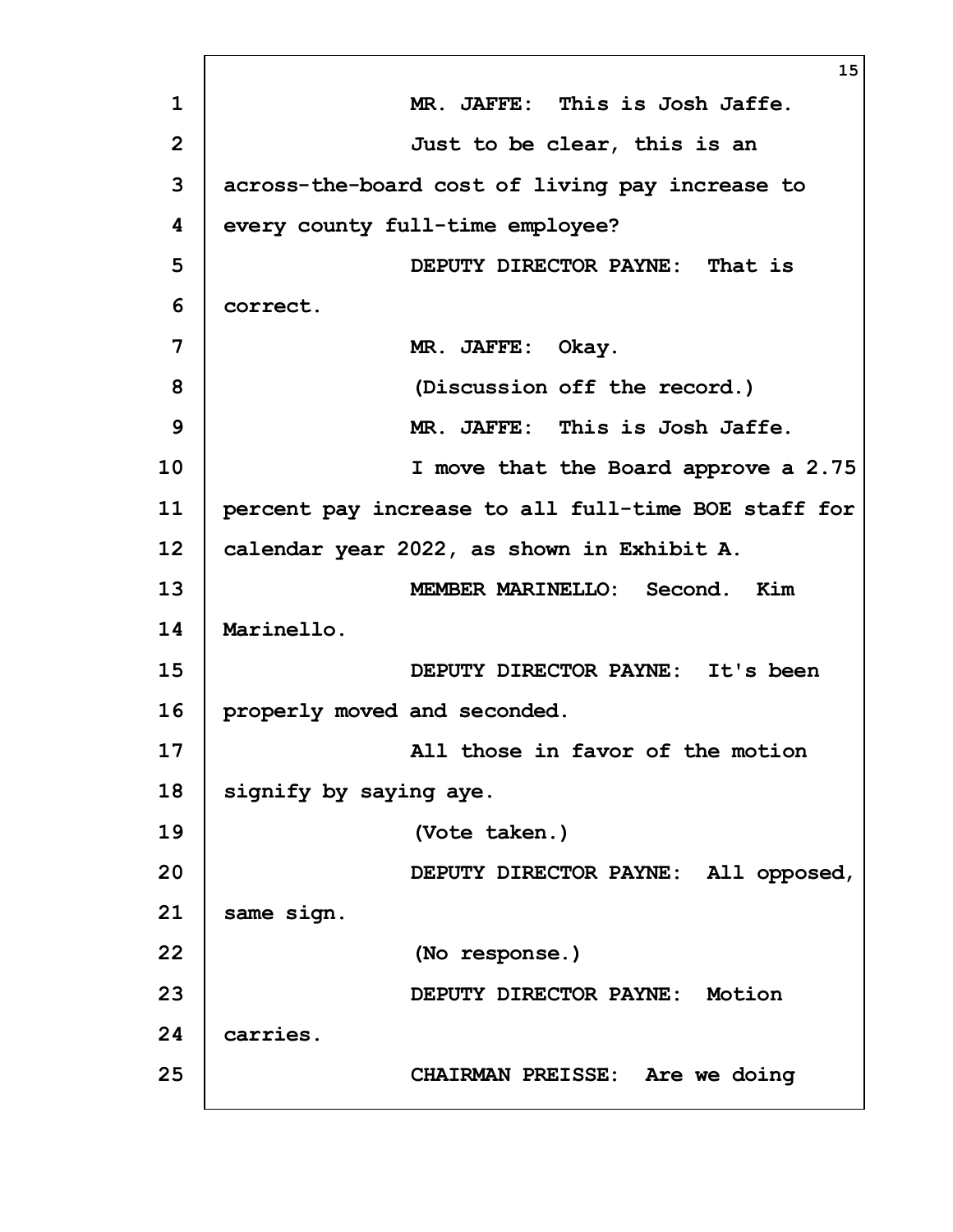|                | 16                                                 |
|----------------|----------------------------------------------------|
| $\mathbf{1}$   | remote court reporting? This is a one-time thing?  |
| $\overline{2}$ | DEPUTY DIRECTOR PAYNE: I think this                |
| 3              | is one-time thing because we learned that Carla    |
| 4              | today had Covid symptoms. So she asked and we      |
| 5              | thought it would be better that she not come here. |
| 6              | CHAIRMAN PREISSE: If we're going to                |
| 7              | do it again, let's figure out the microphone in    |
| 8              | front of us. What I know about technology is       |
| 9              | nothing, but this wasn't ideal for her.            |
| 10             | Thank you for hanging in there.                    |
| 11             | CHAIRMAN PREISSE: Move to adjourn.                 |
| 12             | MEMBER SEXTON: Second.                             |
| 13             |                                                    |
| 14             | Thereupon, the proceedings were                    |
| 15             | adjourned at approximately 3:24 p.m.               |
| 16             |                                                    |
| 17             |                                                    |
| 18             |                                                    |
| 19             |                                                    |
| 20             |                                                    |
| 21             |                                                    |
| 22             |                                                    |
| 23             |                                                    |
| 24             |                                                    |
| 25             |                                                    |
|                |                                                    |